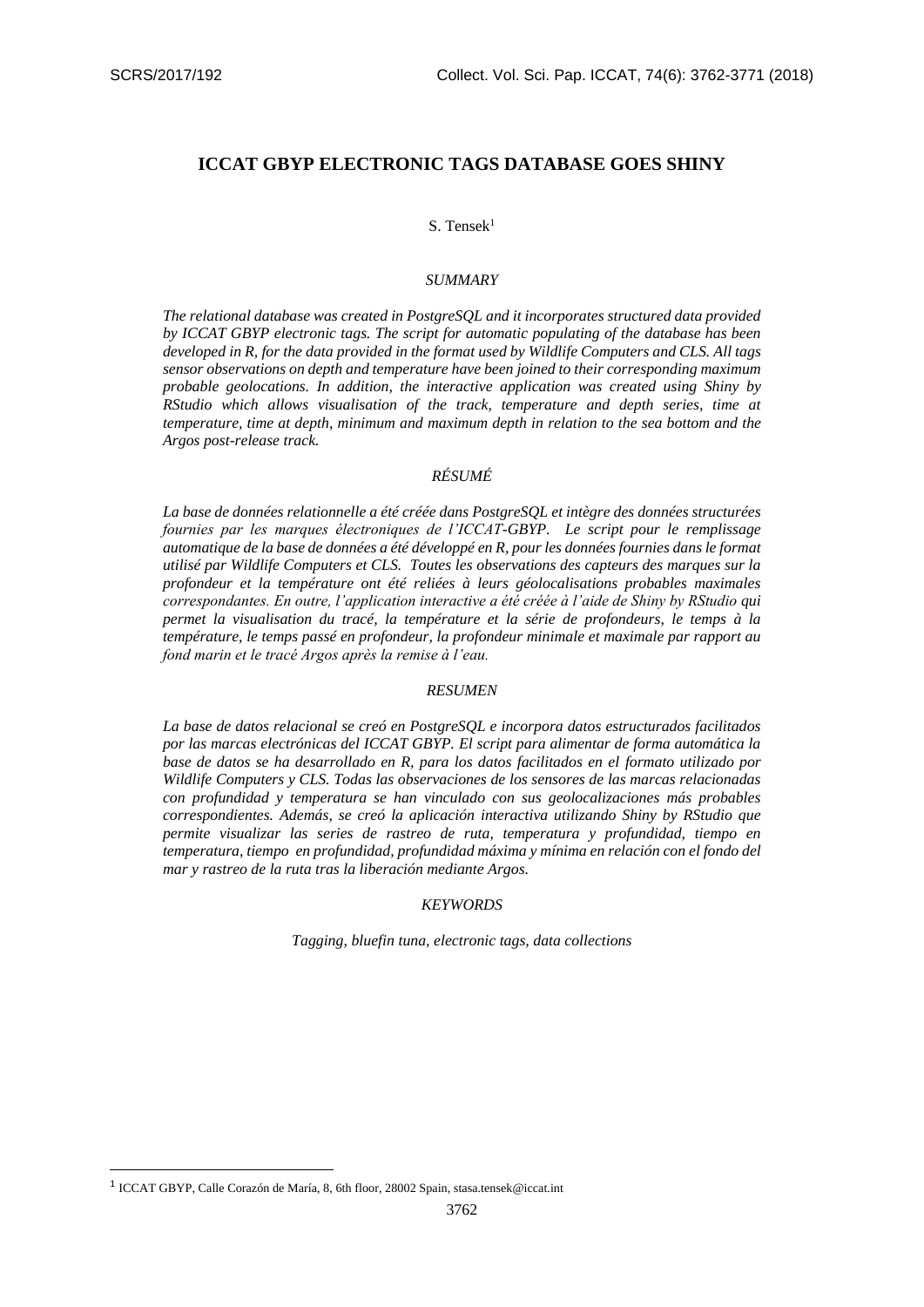## **1. Introduction**

The Atlantic-Wide Research Programme for Bluefin Tuna (GBYP) is a special research programme of ICCAT whose main goals are to reduce uncertainty in stock assessment and to provide robust management advice, which requires improved knowledge of key biological processes and parameters. Since currently almost all the data used in the stock assessments are obtained from the fisheries-dependent data, it is important to obtain data from alternative sources, such as tagging studies, in order to verify the assumptions made when conducting the assessments.

One of the major research tasks under the ICCAT GBYP is to carry out the large, wide and intensive scientific tagging program to address several important biological and ecological topics regarding Atlantic bluefin tuna (*Thunnus thynnus*). According to the general programme, in Phase 1 (2010-2011) the Tagging Design and the Tagging Manual were adopted and from Phase 2 (2011-2012) onwards, it was proceeded with the tagging activities. At the beginning, the priority was given to the deployment of the conventional tags, but due to low recovery rates, in Phase 4 the Steering Committee decided to focus on the deployment of electronic tags instead, keeping the conventional tagging only as a complementary activity. Tagging activities of the ICCAT GBYP have been reported by Di Natale *et al.* (2015), Di Natale *et al.* (2016), Di Natale *et al.* (2017) and Tensek *et al.* (in press).

GBYP started with electronic tag activities in 2011 when the first few pop-up satellite tags were deployed. Over the course of 7 years, up to 2017, within the framework of this Program, or in joint actions with other institutions, more than 325 electronic pop-up tags were deployed. The exact number is unknown because some of the cooperating institutions haven't provide any data to the ICCAT GBYP, despite repeated requests. Moreover, the number of recovered and useful datasets is even smaller because some tags have either never emitted, or the transmitted data were corrupted, or the tags prematurely detached after only a few days.

All available electronic tag datasets have already been provided to Matt Lauretta (in charge of collecting and analysing all satellite tags data sets on behalf of the SCRS BFT Species Group) and Tom Carruthers (the modelling expert in charge of developing the technical aspects of both MSE and OM on behalf of the ICCAT GBYP Core Modelling MSE Group) and are currently been used for the bluefin tuna stock-assessment purposes. The basic analysis of the electronic tag data up to Phase 6 has already been performed by Tensek *et al.* (2017). The complex analysis of the data has not been performed yet.

The data obtained by electronic tags comprise a set of unstructured and semi-structured data of different type which are received in different formats and follow a different folder hierarchy. These data can be kept in the same repository and can be named by the individual tag ID, but without performing the additional effort, they cannot be further organized. In this way the data are not easily accessed or searched through and it is difficult to do any type of comparison between two or more tags. The first step towards performing any more complex analysis comprehends preparing the data first. Data preparation is a tedious and a time consuming process and, according to the some data science experts, usually more than the half of the work in data analysis is preparing the data for analysis. Nevertheless, once data are cleaned and assembled, they can be easily introduced in a relational database or a spreadsheet. Structured data has the advantage of being easily entered, stored, queried and analysed.

In the GBYP Phase 7 the first attempt was made towards creating the relational database which would gather all relevant data provided by electronic tags and in this way facilitate their extraction for any further analysis. The database was created in PostgreSQL and can be accessed directly or through R. A code was developed in R which serves for automatic cleaning, formatting and writing the data into the database, but also for its querying. In addition, the interactive application was developed using Shiny which permits quick visual insight into the data of each tag.

# **2. Materials and methods**

# *2.1. Type of data*

All the electronic tags deployed so far by the ICCAT GBYP have been made by the same manufacturer, Wildlife Computers, and therefore the datasets produced by these tags follow more or less the same pattern and have the similar format. The format of files has slightly changed over the years, but the changes were limited to introducing some new columns and changing the column order. This fact makes the datasets produced by different tags comparable and easier to compile in a unique table.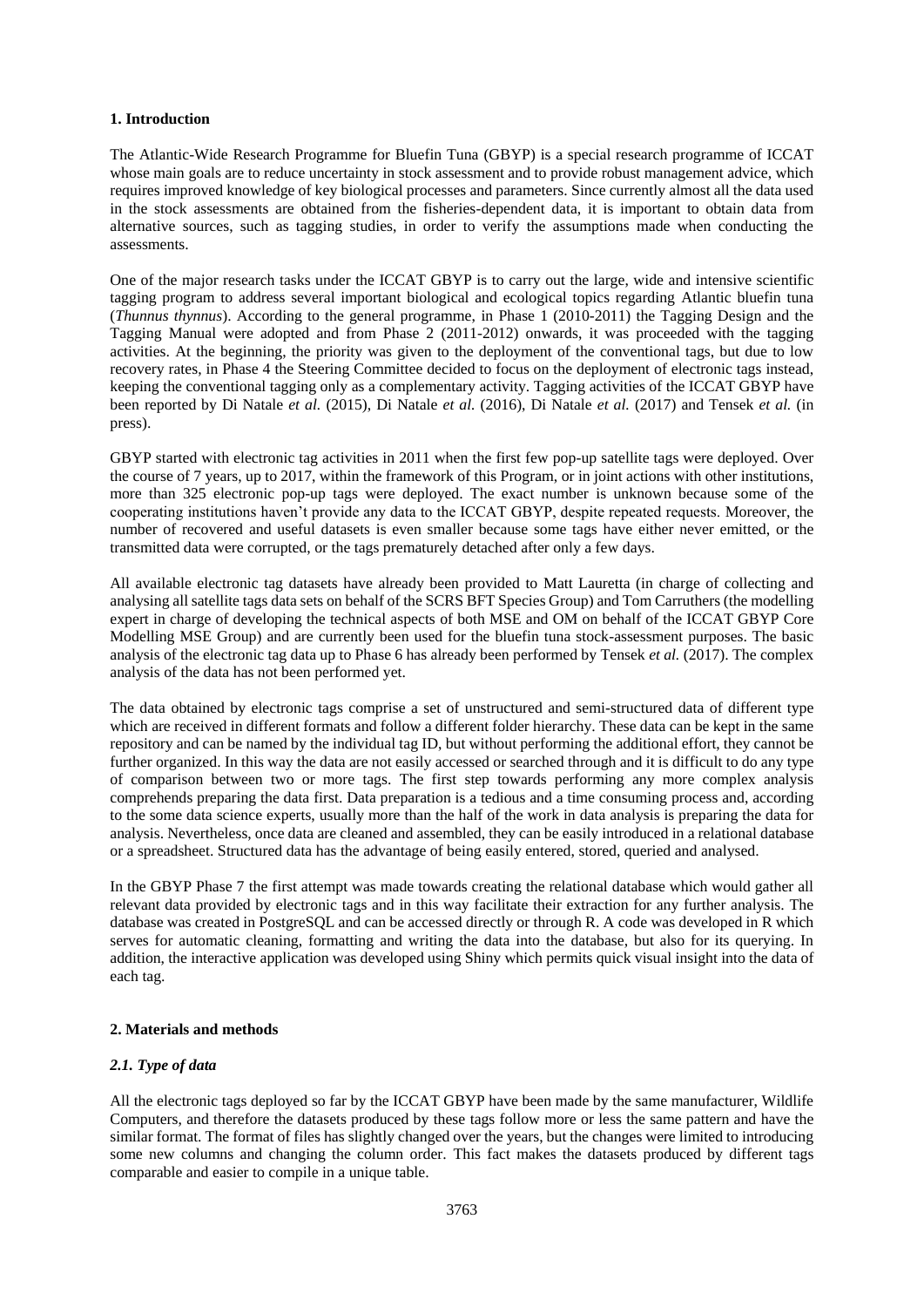ICCAT GBYP receives the data on electronic tags from various sources: Wildlife Computers Portal, Wildlife Computers Factory and CLS Company. The scheme of the different files that are received, including their source and format is provided in **Table 1**. Tag sensor data on light, depth and temperature, including the Argos postrelease track can be freely downloaded from the Wildlife Computers Portal as several CSV files for each tag. These data don't include the processed locations (maximum probable geolocations estimated by a state-space model), but they can also be calculated through the Portal and freely downloaded in a single CSV file. GBYP also receives the data from CLS. This contracted service provides the delivery of the tag sensor data including the processed locations (calculated by, what is considered, the most reliable model), several graphical representations and the Argos post-release track. In case that the tag has been physically recovered, it is sent to the Wildlife Computers Factory where the sensor data are downloaded directly from the tag and then sent to GBYP. The data obtained this way are complete, in contrast to the data obtained by the satellite transmission, and serve for providing more accurate processed locations.

Tag sensor data (raw observations) include readings of the tag sensors on depth and temperature which are saved in the following spreadsheets:

- SERIES contains series of temperature and depth readings in a given sample interval
- SERIES RANGE consolidates the minimum and maximum values of depth and temperature in a given period. These values don't necessarily correspond to series values
- SST contains set of readings qualified as possible sea surface temperature (from 0-5 m depth) in a given sampling period
- HISTOS accumulates histogram data i.e. percent of time spent in each bin during the predefined period, including Time At Depth (TAD), Time At Temperature (TAT), definition of TAD limits (bins) and TAT limits (bins)
- MINMAXDEPTH contains minimal and maximal depths experienced by the tag in a given period of time
- MIXLAYER information about the mixed layer including the percent of time spent in and out of the layer during the predefined period.

The spreadsheet ARGOS contains a series of locations of the tag after the release (pop-off). General and summary information of the tag deployment and release, including the information on the success of the transmission is given in the file SUMMARY. In addition to these files, the raw data produced by the tag include the file LIGHTLOC which compiles information used by the Wildlife Computer software GPE3 for calculating the geolocation estimates and also some other files.

Regarding the GEOLOCATION estimates, they can be provided in different formats, depending on the source. CLS provides geolocation in HTML format (also in XML, but HTML was used for the purpose of populating the database) and the geolocations processed by Wildlife Computers GPE3 software are in CSV format. In theory, there is an infinite number of possible estimates, depending on the mathematical model used for its calculation and the parameters used in the model (maximum speed of animal). Currently all the tags that had transmitted more than few days were processed by CLS using the Grid Filter, but the older ones had also been processed by CLS using the Kalman Filter. In addition, some tags were processed by GPE3 model, and some of them with multiple runs, each one with different value of the parameters. All these geolocation sets are kept in the data depository. One of the key differences of the geolocations provided by CLS and GPE3, apart from the format, is that CLS provides one geolocation per day, while GPE3 provides several.

# *2.2 Data cleaning and formatting*

The first process in creating the database was assembling the data, which consisted in combining the datasets of the same type produced by different tags. Since each record has a tag ID, the records of all tags can be piled together inside the appropriate table. Each type of file was put in its own table. The variables (columns) of different datasets didn't always follow the same order, but they were matched by the column name. In cases where datasets didn't have the same number of variables, the larger one was preserved and the corresponding values in smaller dataset were left empty. This method allowed for creating tables for all type of files except for the geolocations.

During the binding process, the data was formatted in order to be comparable and the type of data was changed where necessary. One of the greatest challenges encountered was formatting the dates and times, because they came in several formats. Given that some CSV files were received several years ago, some of them have been opened in Excel and saved, which provoked that some dates got automatically formatted according to the local settings. For example, here are some of the different formats of the dates and times that were found in the datasets: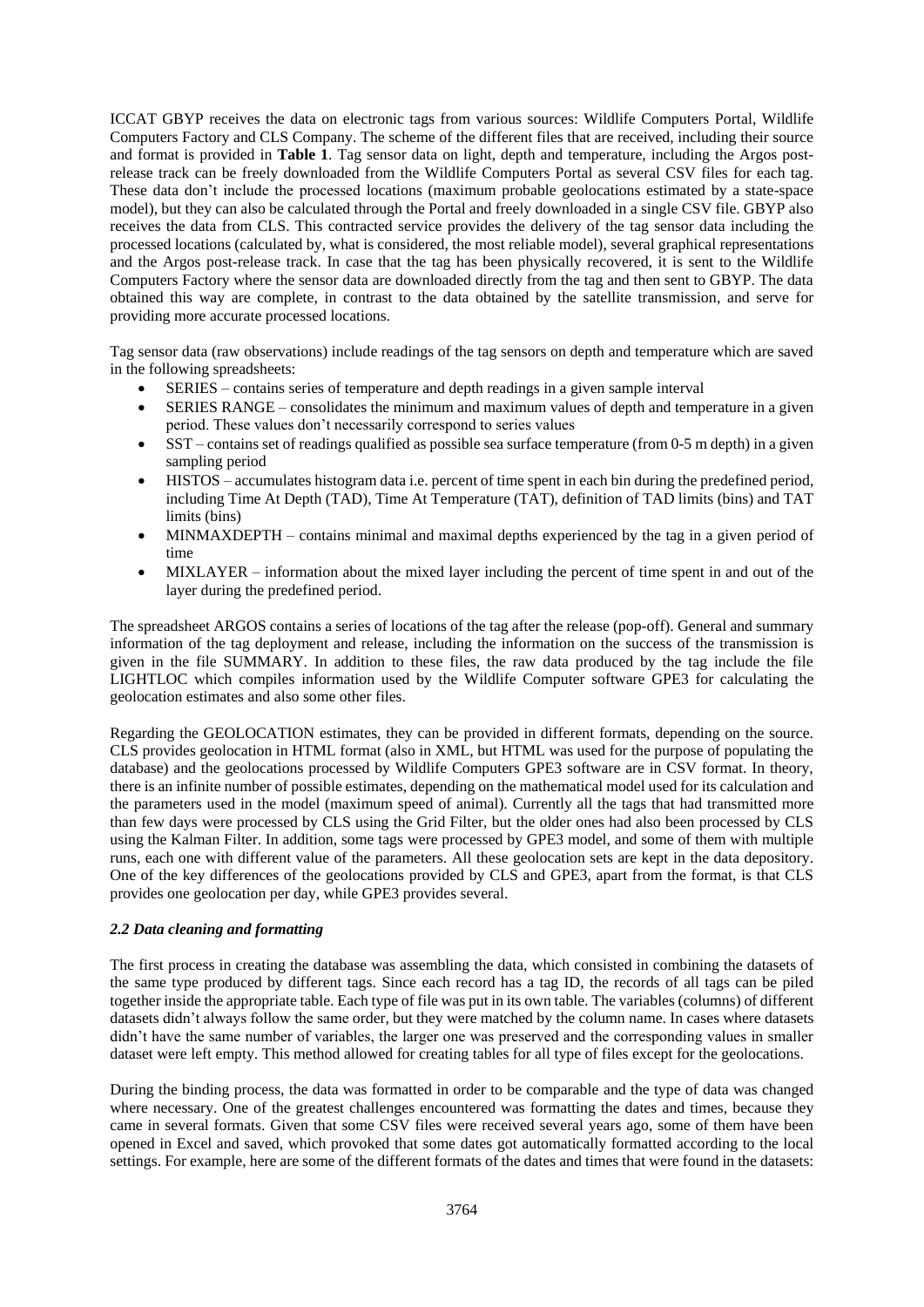15:59 3-ene-2013; 01/23/2013 15:59:00; 15:59:00 23-jan-2013; 23-01-23 15:59:00; 01/23/2013 15:59; 23-Jan-2013 15:59:00; 23-ene-2013 15:59:00. All dates and times were changed to the same format.

The files HISTOS required special treatment before the merging. Since that file contained data of 4 types (time at depth, time at depth limits, time at temperature, time at temperature limits), each type was treated separately and 4 tables were produced.

Other challenge was unifying the geolocation datasets, which came in several formats, even from the same source and consisted of multiple sets for the same tag. Regarding the datasets produces by GPE3, they have been merged and a single geolocation per day was calculated as a daily mean value. As regards the datasets delivered by CLS, they came in three different formats and neither included the tag ID as a variable in the table. These datasets were also assembled and new variables were added for the tag ID, the processing method and the date of processing and populated with the corresponding values. Later, all datasets produced by GPE3 and CLS were merged according to the common fields. This table therefore includes all the sets of daily geolocations that have ever been calculated by any model or by any run. At the end, the additional table was created, which was comprised of only one set of daily geolocations for each tag, which was considered as the best one. The criteria for selecting the best one was the method used for calculating the geolocations and the date of the processing. The priority was first given to the processing method (CLS Grid Filter is considered better than CLS Kalman Filter and both are considered better than GPE3) and then to the processing date (more recent date is considered better).

## *2.3 Creation of the database*

All processes on reading, cleaning, formatting and assembling the data was done by R. In this way, a series of tables were produced, which were afterward written to PostgreSQL database. A special attention was made to renaming the columns in order to make them readable by PostgreSQL. Almost all interaction with the database was done through R, using the package "RPostgreSQL", including reading, writing and joining the tables, and other queries.

The database incorporates various types of tables: the original ones that comprehend all the data from the datasets and are not formatted and the simplified ones that contain only the relevant variables and are modified and formatted adequately in order to facilitate later work. In most of them it was necessary to add a column for date only (without time) to be able to combine it later with geolocations which are in the same format. Additionally, the tables with information on depth and temperature were joined to the geolocation table using the common fields for tag ID and date. In the resulting combined tables, each value of temperature or depth was associated with the corresponding geolocation. The combined tables were also written in the database. In the simplified and combined tables, the duplicates were removed and they were ordered by tag ID and date.

In addition, there was a help table created, which defines the latest relevant dates for each tag. It was done in order to remove all data which correspond to period before the pop-off when tag was not attached to the fish any more (or the fish was dead), but it was still keeping the data. As already pointed out by Tensek *et al.* (2017), it is very important to remove this type of data before performing the analysis, in order not to create bios. The latest relevant dates were determined manually, by carefully checking each dataset and finding the approximate moment when the tag detached or the fish died. In the tables that combine temperature and depth values with geolocations all these non-relevant data were removed.

Data in the database can be updated with new data either for the new tag, or with more detailed datasets for the tag that already exists in the database, or with new geolocation estimates. The procedure for entering new data was developed in a way that the new data is appended to the existing tables, but then the tables are again checked for the duplicates and they are removed. The table with best geolocation sets is calculated again and the new table overwrites the old one. All the combined table which are based on best geolocation also need to be updated and they are produced again and the new ones overwrite the old ones.

#### *2.4 Creation of the Shiny Application*

In order to develop an interactive and practical tool for visualisation of the tags tracks and temperature and depth plots, the simple Shiny application was developed in R. The application automatically connects to PostgreSQL database and, depending on the query, reads the respective data subset. Currently the database is hosted in the local server and the Shiny application only runs locally on the same engine.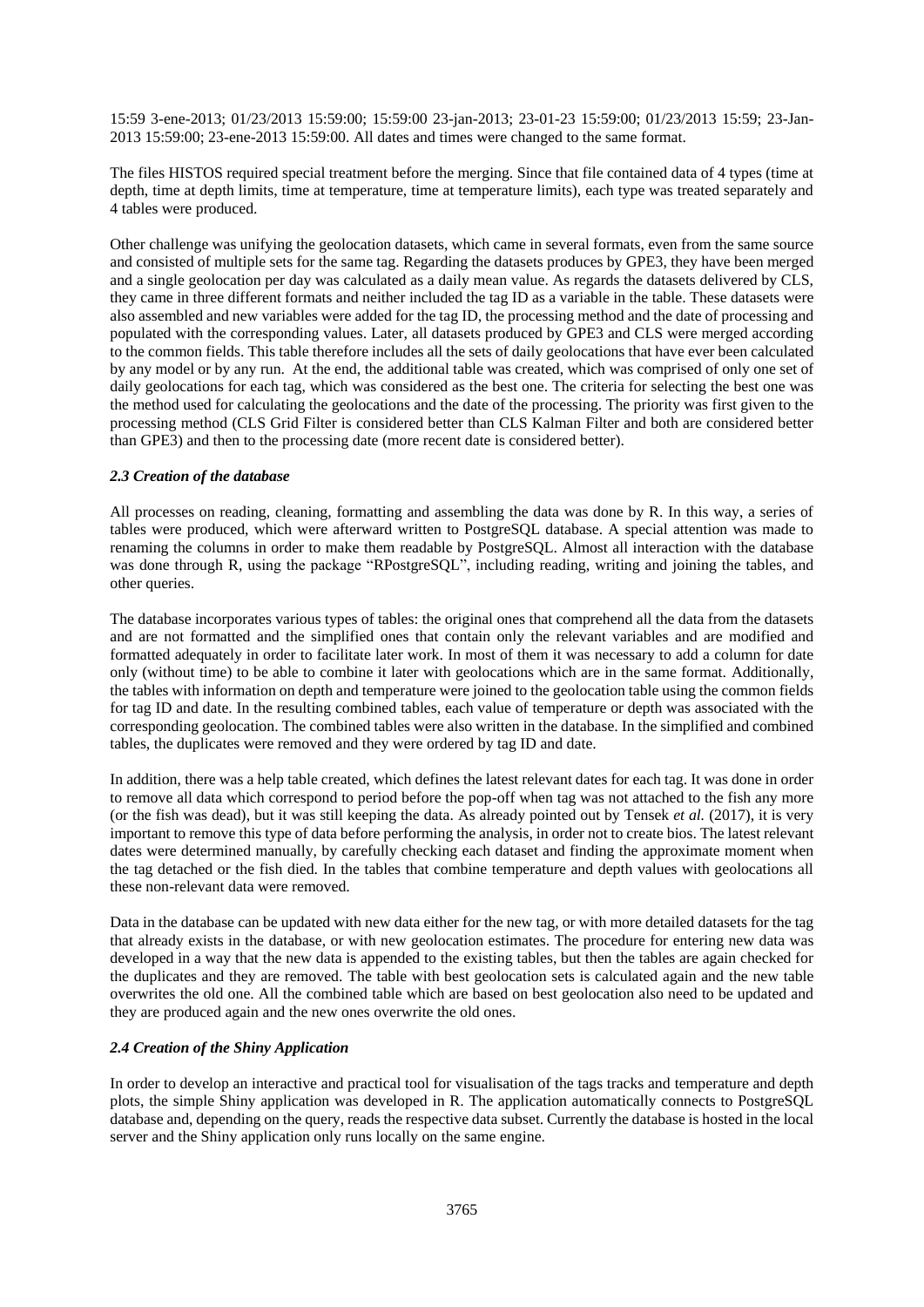The Shiny application user interface incorporates a drop down menu from which a user can select the ID number of tag. The interactive content is presented in four tabs, one for each type of information (**Figure 1.)**.

The "Track" tab (**Figure 2**.) incorporates an interactive zoomable map developed by R package "leaflet" which shows daily estimated geolocations in different colours, depending on the month. The point of deployment is marked and each geolocation point displays the date when the mouse is hovered over it.

The "Temp&Depth" tab (**Figure 3.**) accommodates 4 plots, for temperature and depth values from time series and histogram data. Temperature and depth series are represented by linear plots which also comprise a smooth fitted line. Histogram data are represented by tile plots and a colour of the tile corresponds to the percentage of time spent within the bin in a given period.

The "MinMaxDepth" tap (**Figure 4**.) contains a linear plot for minimum and maximum daily depth. It also shows the depth of the bottom of the sea in a corresponding geolocation. The data on the depths of the bottom are downloaded from NOAA using the "marmap" package.

Finally, the "Argos" tab (**Figure 5**.) incorporates a leaflet map which shows Argos post-release locations. The pop-off point is market and each point displays the date when hovered over with a mouse.

# **3. Results**

The code that was developed in R serves for compiling the datasets produced by Wildlife Computers and those provided by CLS. Data are automatically cleaned, formatted and written to the appropriate table in the PostgreSQL database. All records on temperature and depth are associated with the corresponding geolocation. This code functions for miniPATs and MK10 type of tags produced by Wildlife Computers since, at least, 2011 and is compatible with 3 formats of outputs produced by CLS from 2011 onward. The code for entering new data in the database and updating the existing one was also developed. Although the code was developed for PostgreSQL, it can be easily modified to connect to other type of SQL database.

The database that is created in PosgresSQL server can be accessed either directly, or through R. Querying the database and any modification or update can be done through R as well.

Finally, the Shiny application was developed for the visualisation of the tag track, Argos track, temperature and depth series, histograms of time at temperature and time at depth and minimum and maximum depth in relation to the sea bottom. The application is interactive and it allows selecting a tag ID from the predefined list of IDs.

# **4. Discussion**

Currently all the datasets of the electronic tags deployed by the ICCAT GBYP are stored in a single repository on the ICCAT Secretariat server. The access to the files is allowed to some Secretariat staff only and the files are provided to the external experts on request. The process of selecting the files to be transferred to the experts has to be done manually. The access to the dataset is also not easy because the depository has difficult and not consistent folder structure with various subfolders and any analysis is impossible before previously investing a lot of time in cleaning and preparing the data. The lack of structure makes compilation a time and energy consuming task. Having all the electronic tagging data already formatted and clean in a relational database permits easy extraction of any data subset according to the criteria set in the query. Since no effort needs to be involved in previous preparation of data, any further analysis becomes more accessible as it is a straightforward process.

Currently the GBYP electronic tag database is kept on the personal computer and it cannot be remotely connected. The Shiny application is also only locally run. The possibility of the integration of the electronic tag database within the ICCAT Secretariat has already been discussed, but it has to be further evaluated. Currently the database is hosted locally on the PostgreSQL server, but it can easily be migrated to other SQL server and the R code for database populating and updating can be easily modified to support it.

The possibility of putting the database and the Shiny application online and that way available to the external users has not been discussed yet. In any case, it can be relatively easily done, if decided so, and the access can be granted only to trusted users.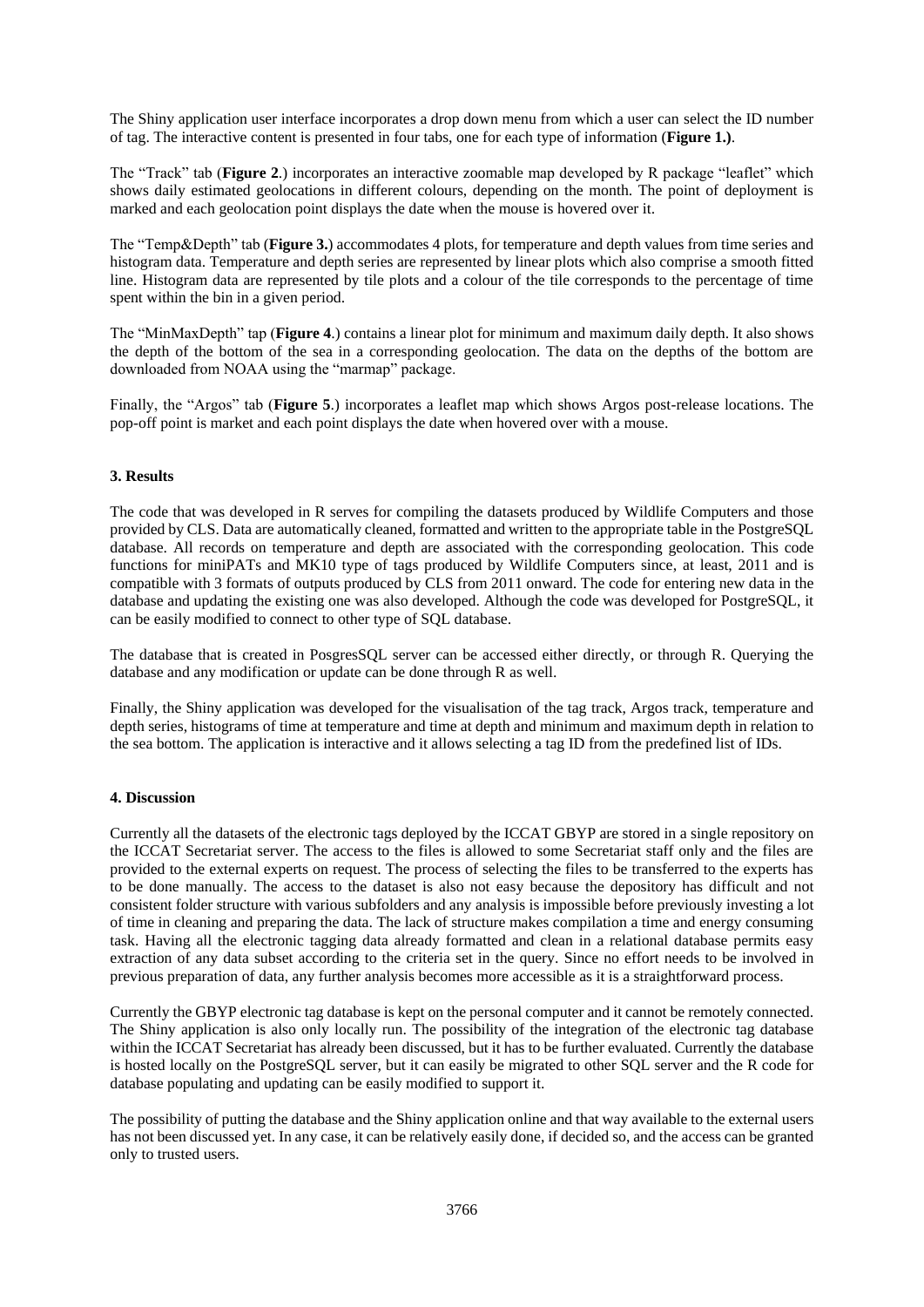## **Bibliography**

- Di Natale A., Idrissi M., 2015. Review of the ICCAT GBYP tagging activities 2010-2014. Collect. Vol. Sci. Pap. ICCAT, 71(3): 1125-1143.
- Di Natale, A., Tensek, S. and Pagá García, A., 2016. Preliminary information about the ICCAT GBYP tagging activities in Phase 5. Collect. Vol. Sci. Pap. ICCAT, 72(6): 1589-1613.
- Di Natale, A., Tensek, S. and Pagá García, A., 2017. ICCAT Atlantic-Wide Research Programme For Bluefin Tuna (GBYP) Activity Report for the Last Part of Phase 5 and the First Part of Phase 6 (2015-2016). Collect. Vol. Sci. Pap. ICCAT, 73(7): 2424-2503.
- Tensek, S., Di Natale, A., Pagá García, A., 2017. ICCAT GBYP PSAT Tagging: The First Five Years. Collect. Vol. Sci. Pap. ICCAT, 73(6): 2058-2073.
- Tensek, S., Pagá García, A., Di Natale, A. (in press*)*. ICCAT GBYP Tagging Activities in Phase 6. Document SCRS/2017/042: 12 p.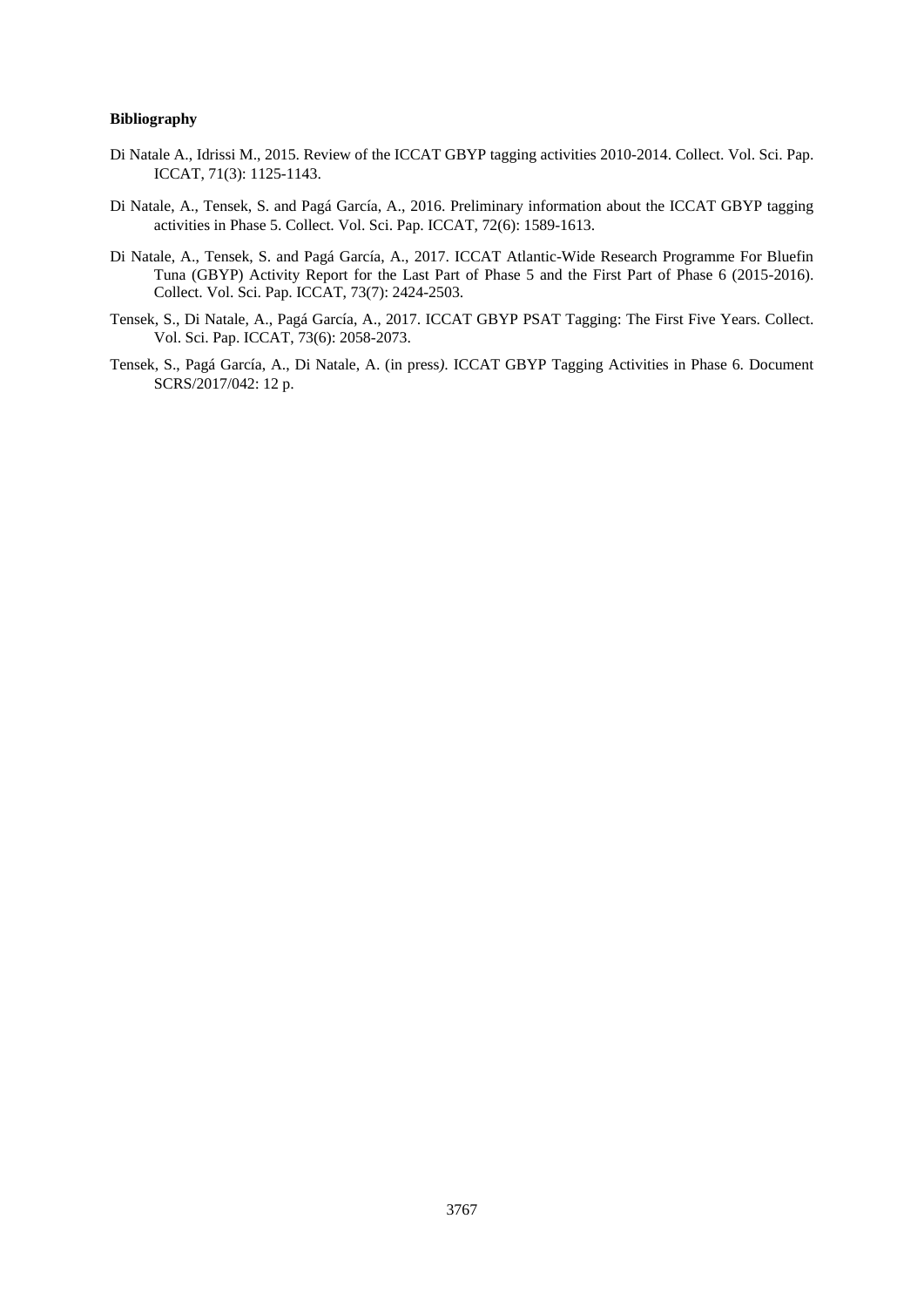**Table 1.** Types of electronic tags datasets received by ICCAT GBYP including their description, format and possible source (only the files which were used for the creation of the database are listed here)

| <b>TYPE</b>                           | <b>DESCRIPTION</b>                                                                                                                                                        | <b>FORMAT</b>                     | <b>POSSIBLE SOURCE</b>                  |                    |                                                     |
|---------------------------------------|---------------------------------------------------------------------------------------------------------------------------------------------------------------------------|-----------------------------------|-----------------------------------------|--------------------|-----------------------------------------------------|
|                                       |                                                                                                                                                                           |                                   | Download<br>ed from<br><b>WC</b> Portal | Provided<br>by CLS | Provided by<br><b>WC Factory</b><br>(recovered tag) |
| Sensor data<br>(observations)         | Readings of the tag sensors<br>(temperature, depth) while<br>the tag was deployed.<br>Locally saved in the tag<br>and after popping off,<br>transmitted to the satellite. | Histos.csv                        | data with gaps                          |                    | complete data                                       |
|                                       |                                                                                                                                                                           | MinMaxDepth.csv                   | data with gaps                          |                    | complete data                                       |
|                                       |                                                                                                                                                                           | MixLayer.csv                      | data with gaps                          |                    | complete data                                       |
|                                       |                                                                                                                                                                           | Series.csv                        | data with gaps                          |                    | complete data                                       |
|                                       |                                                                                                                                                                           | SeriesRange.csv                   | data with gaps                          |                    | complete data                                       |
|                                       |                                                                                                                                                                           | SST.csv                           | data with gaps                          |                    | complete data                                       |
| Geolocation<br>estimates $=$<br>track | Calculated using some<br>state-space model                                                                                                                                | GPE3.csv                          | X                                       |                    |                                                     |
|                                       |                                                                                                                                                                           | .html (in 3 different<br>formats) |                                         | X                  |                                                     |
| Argos<br>locations                    | Post-release locations<br>transmitted through<br>satellite                                                                                                                | Argos.csv                         | X                                       |                    |                                                     |
| Other                                 | Data used by GPE3<br>software for calculating<br>geolocations                                                                                                             | LigthLoc.csv                      | data with gaps                          |                    | complete data                                       |
|                                       | General info about<br>deployment                                                                                                                                          | Summary.csv                       | data with gaps                          |                    | complete data                                       |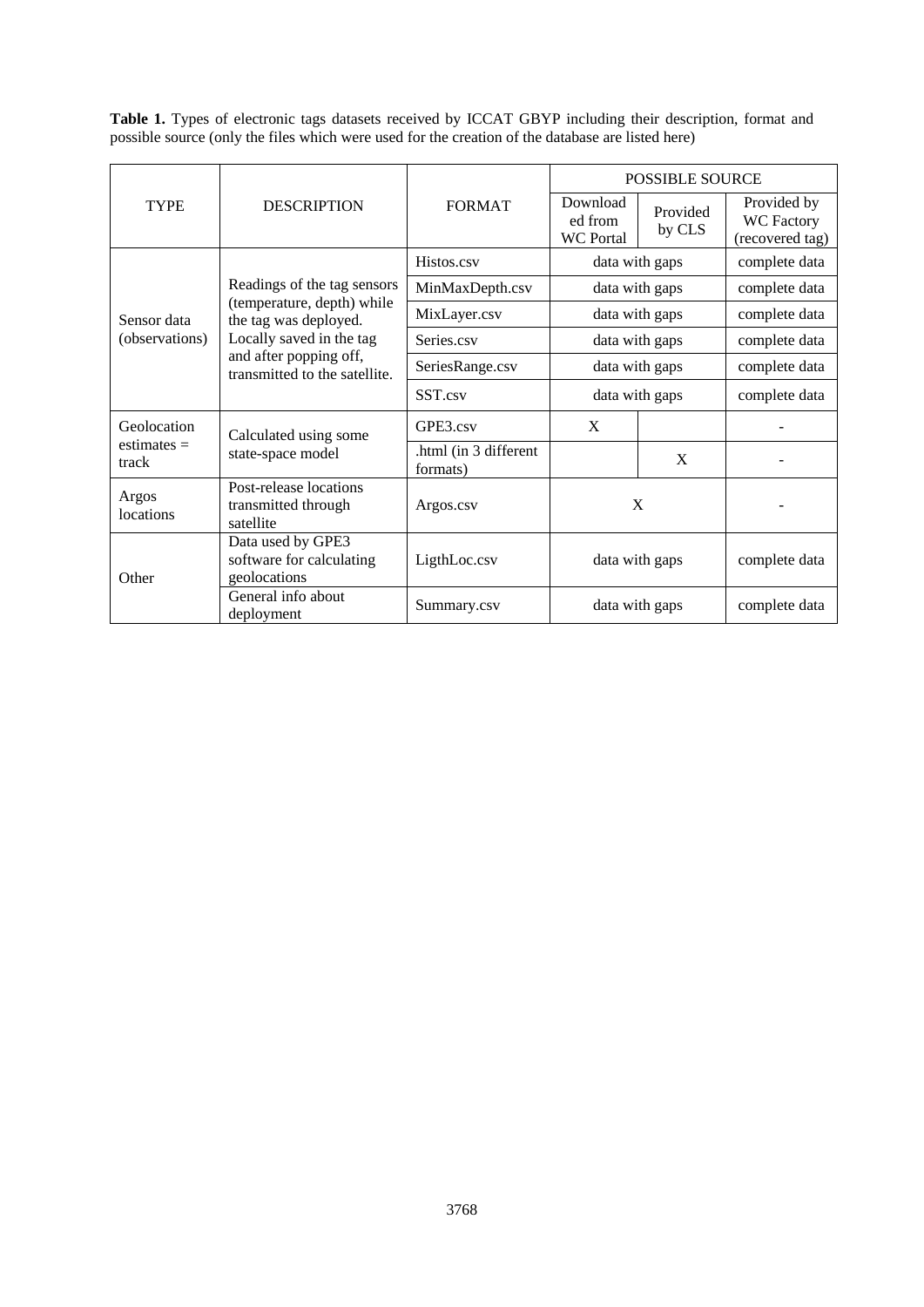

**Figure 1.** The interface of the ICCAT GBYP Electronic Tags Shiny Application



**Figure 2.** Track of the electronic tag (114009) plotted by the ICCAT GBYP Electronic Tags Shiny Application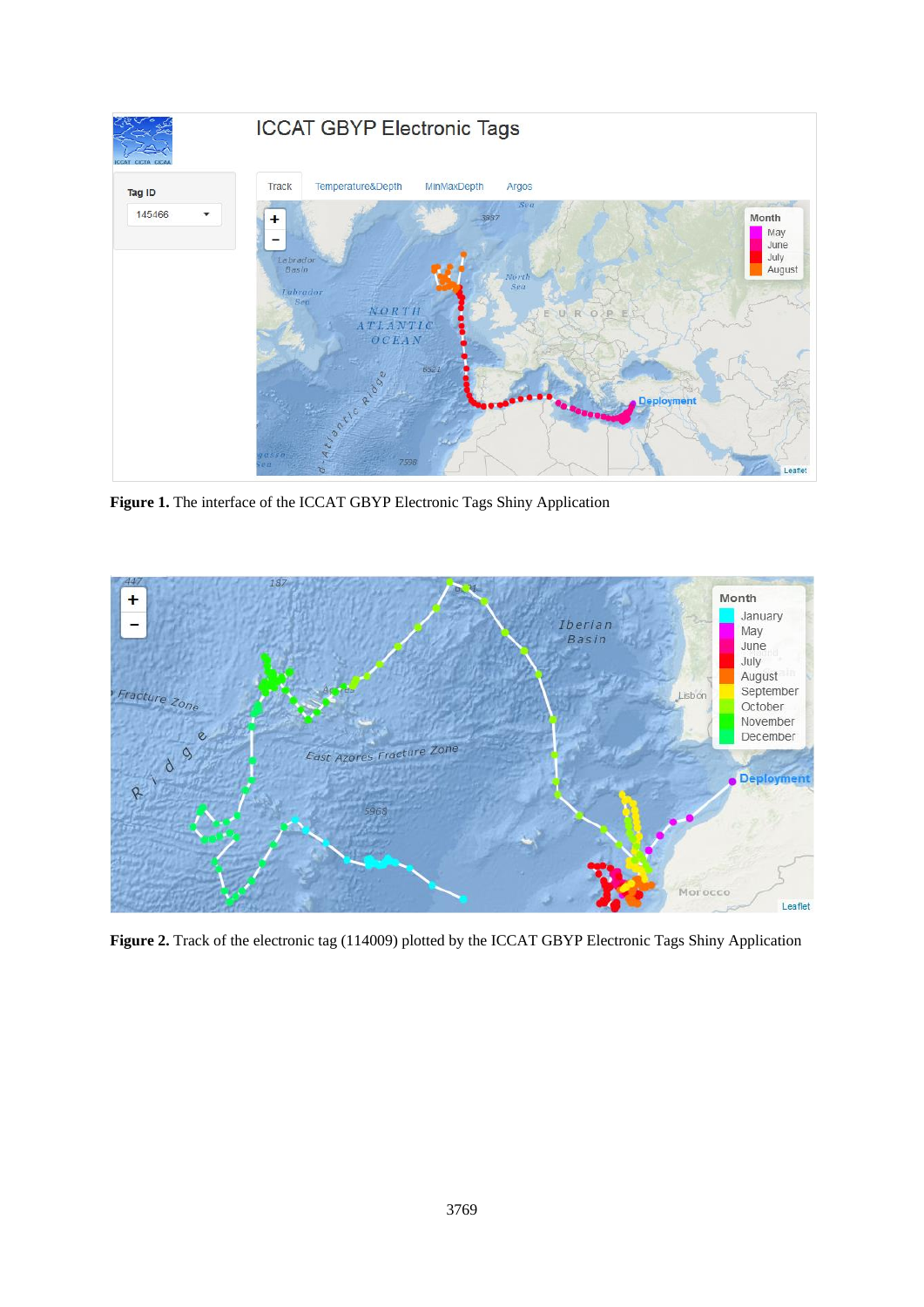

**Figure 3.** Temperature and depth series and time at temperature and time at depth of the electronic tag (145466) plotted by the ICCAT GBYP Electronic Tags Shiny Application



**Figure 4.** Minimum and maximum depth of the electronic tag (145466), including the depth of the sea bottom, plotted by the ICCAT GBYP Electronic Tags Shiny Application